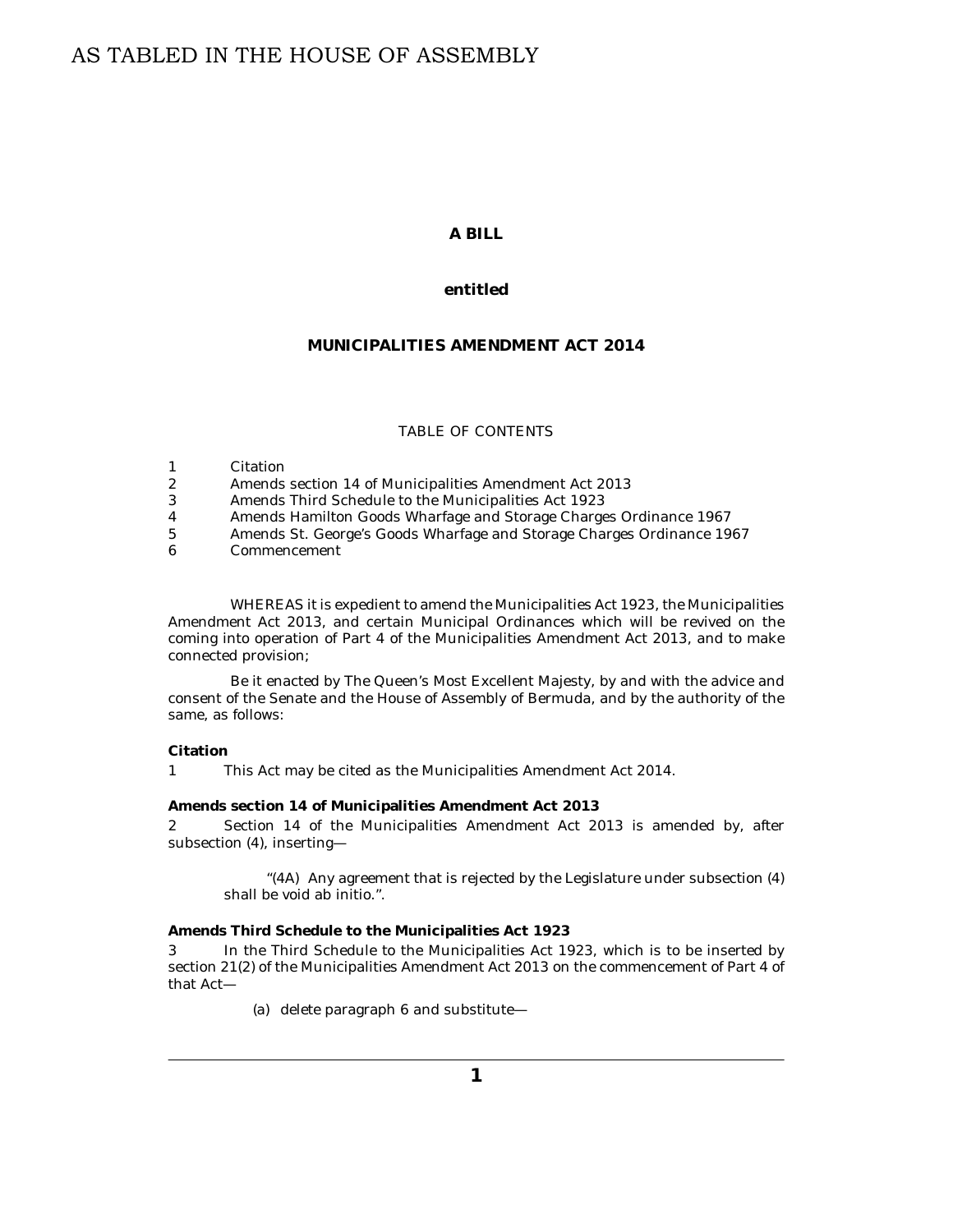## <span id="page-1-0"></span>**MUNICIPALITIES AMENDMENT ACT 2014**

Goods imported under a remission order (made under section 2 of the Customs Duty (Special Remission) Act 1951) which grants complete exemption from the payment of import customs duty on those goods."; and "6

(b) in paragraph 7, delete-

"Customs Duty (Merck, Sharp and Dohme) Remission Order 2005

Customs Duty (Bermuda Sloop Foundation - Spirit of Bermuda) Remission Order 2006

Customs Duty (Infrasound Equipment) Remission Order 2008

Customs Duty (Bermuda Zoological Society - Endurance) Remission Order 2009".

**Amends Hamilton Goods Wharfage and Storage Charges Ordinance 1967**

In the Hamilton Goods Wharfage and Storage Charges Ordinance 1967 (which will be revived on the coming into operation of Part 4 of the Municipalities Amendment Act 2013, and which is set out in Schedule 2 to that Act), in paragraph 3(1)— 4

- (a) delete " $1.11\%$ " and substitute " $1.25\%$ "; and
- (b) delete all the words after "Revenue Act 1898 [title 14 item 10])".

**Amends St. George's Goods Wharfage and Storage Charges Ordinance 1967**

In the St. George's Goods Wharfage and Storage Charges Ordinance 1967 (which will be revived on the coming into operation of Part 4 of the Municipalities Amendment Act 2013, and which is set out in Schedule 2 to that Act), in paragraph 3(1)— 5

- (a) delete " $1.01\%$ " and substitute " $1.25\%$ "; and
- (b) delete all the words after "Revenue Act 1898)".

### **Commencement**

6 (1) Subject to subsection (2), this Act shall come into operation when it receives the Governor's assent.

 $(2)$  Sections 3, 4 and 5 of this Act shall come into operation on the commencement of Part 4 of the Municipalities Amendment Act 2013.